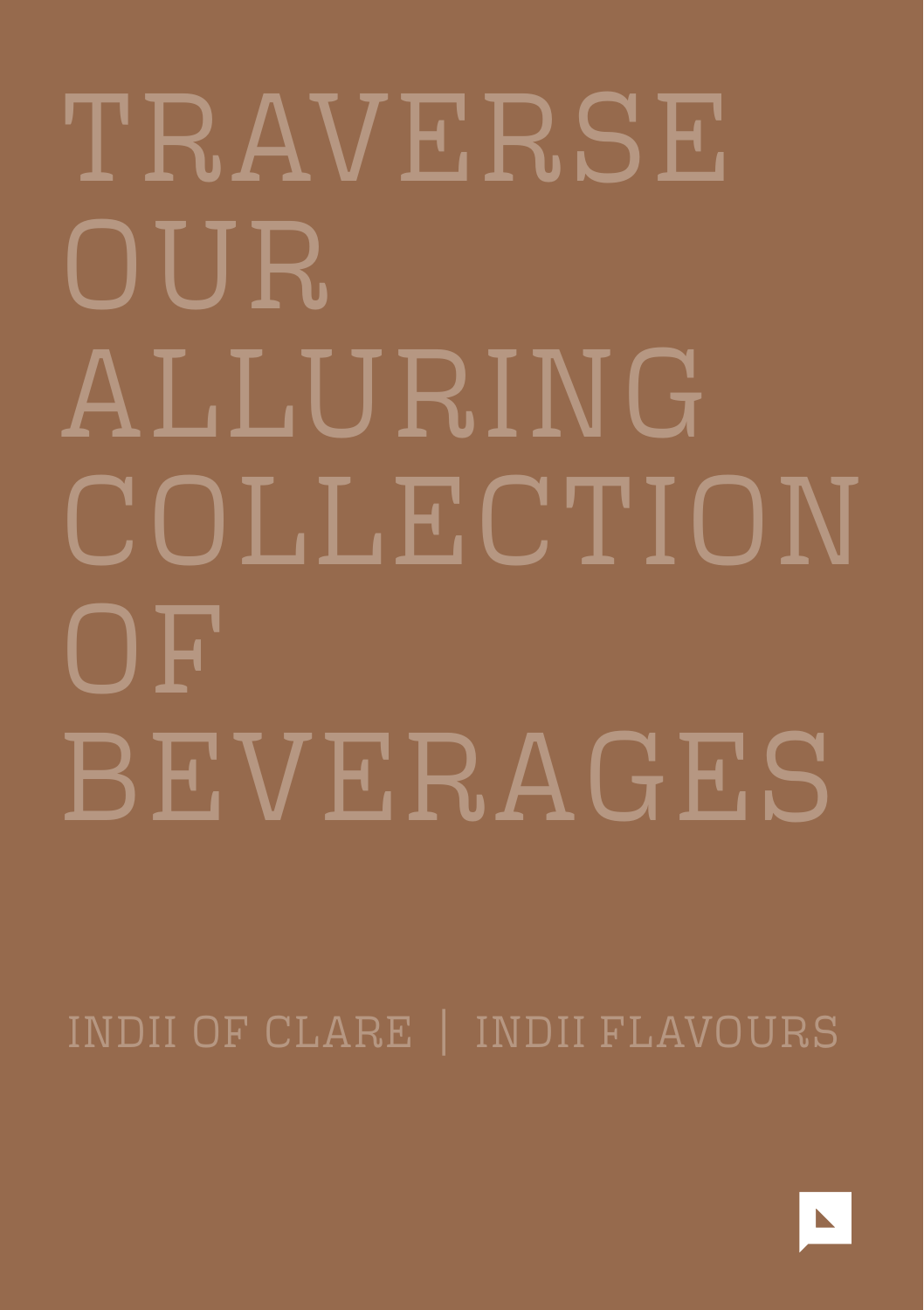## **EXCLUSIVE COLLECTION**



| 2016 PENFOLDS ST. HENRI SHIRAZ         | 210      |
|----------------------------------------|----------|
| 2018 PENFOLDS BIN 389 CABERNET SHIRAZ  | 175      |
| <b>2019 WENDOUREE SHIRAZ</b>           | 190      |
| 2019 WENDOUREE CABERNET MALBEC         | - 180    |
| <b>2019 WENDOUREE PRESSINGS</b>        | 175      |
| 2014 SEVENHILL BR. JOHN MAY SJ SHIRAZ  | 180      |
| 2014 JIM BARRY ARMAGH SHIRAZ           | 380      |
| 2008 JIM BARRY ARMAGH SHIRAZ           | -410     |
| 2014 KILIKANOON ORACLE SHIRAZ (750ML)  | - 175    |
| 2009 KILIKANOON ORACLE SHIRAZ (3L)     | 660      |
| <b>2018 WOLTA WOLTA RIESLING</b>       | - 150    |
| 2019 TOLPUDDLE CHARDONNAY              | 130      |
| <b>2017 GROSSET GAIA</b>               | 220      |
| <b>2018 RENDE VANGUARDIST GRENACHE</b> | 250<br>. |
|                                        |          |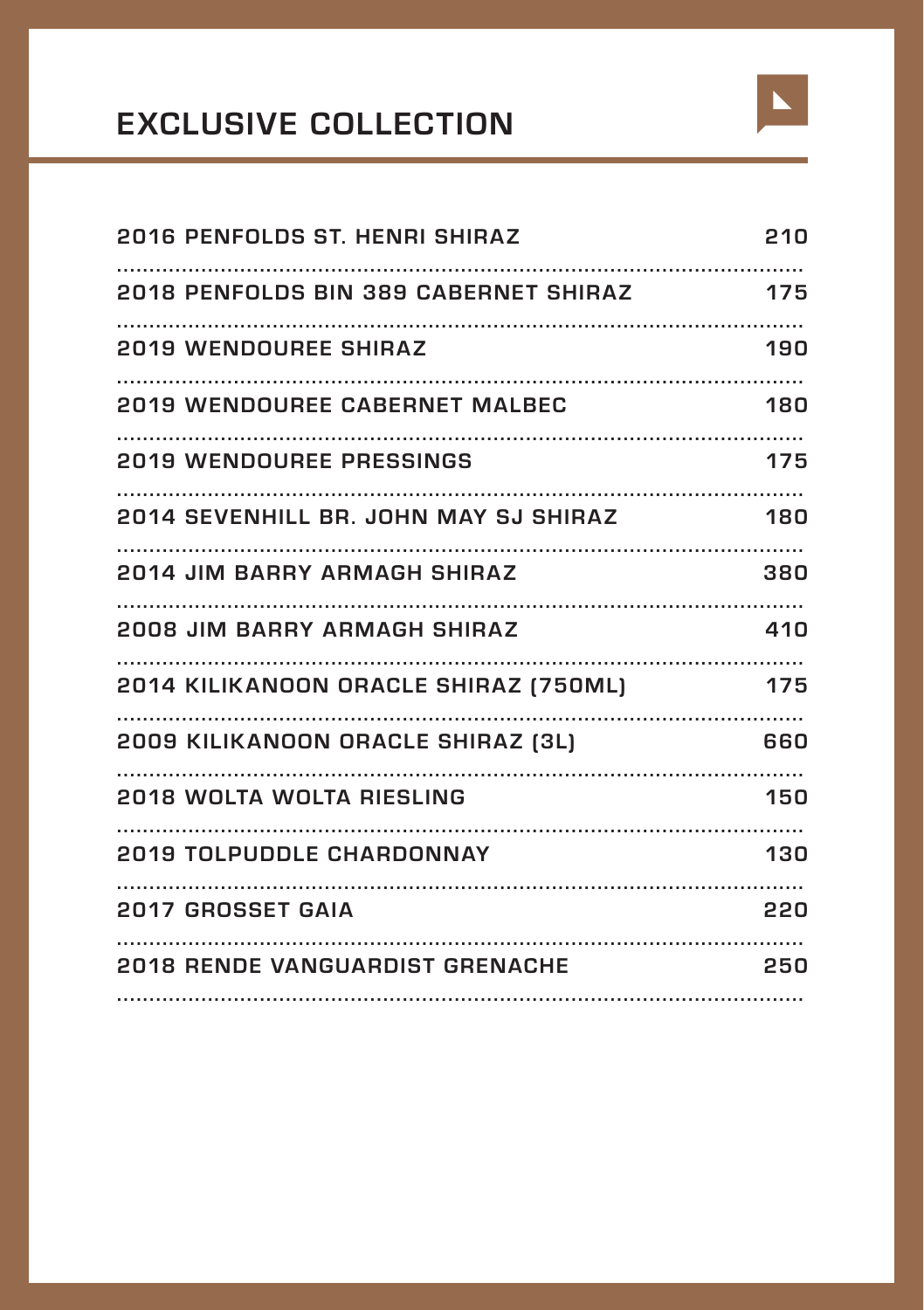## **WHITE WINE**



| 2020 MY BETTER HALF RIESLING<br><b>CLARE VALLEY</b>              | 40   |
|------------------------------------------------------------------|------|
| 2010 MITCHELL MC NICOL RIESLING<br><b>CLARE VALLEY</b>           | 95   |
| 2018 WOLTA WOLTA RIESLING BY LOOSEN BARRY<br>GERMANY             | 130  |
| 2021 GROSSET ALEA RIESLING<br><b>CLARE VALLEY</b>                | 90   |
| 2019 HUGEL CLASSIC RIESLING<br><b>ALSACE, FRANCE</b>             | 59   |
| 2020 JIM BARRY ' THE FLORITA' RIESLING<br><b>CLARE VALLEY</b>    | 95   |
| 2019 KOERNER GRACE 19 RIESLING<br><b>CLARE VALLEY</b>            | 65   |
| 2019 SULA VINEYARDS RIESLING<br><b>INDIA</b>                     | 60   |
| 2021 PIKES TRADITIONALE RIESLING<br><b>CLARE VALLEY</b>          | 47   |
| 2021 PIKES OLGA EMMIE RIESLING (OFF DRY)<br><b>CLARE VALLEY</b>  | 45   |
| 2020 DR LOOSEN WEHLENER SONNENUHR KABINETT<br><b>GERMANY</b>     | - 65 |
| 2021 O'LEARY WALKERE RIESLING<br><b>CLARE VALLEY</b>             | 44   |
| 2021 SKILLOGALEE RIESLING<br><b>CLARE VALLEY</b>                 | 50   |
| 2020 JEANNERET 'BIG FINE GIRL' RIESLING<br><b>CLARE VALLEY</b>   | 45   |
| 2021 SHUT THE GATE 'ROSIE PATCH' RIESLING<br><b>CLARE VALLEY</b> | 44   |
|                                                                  |      |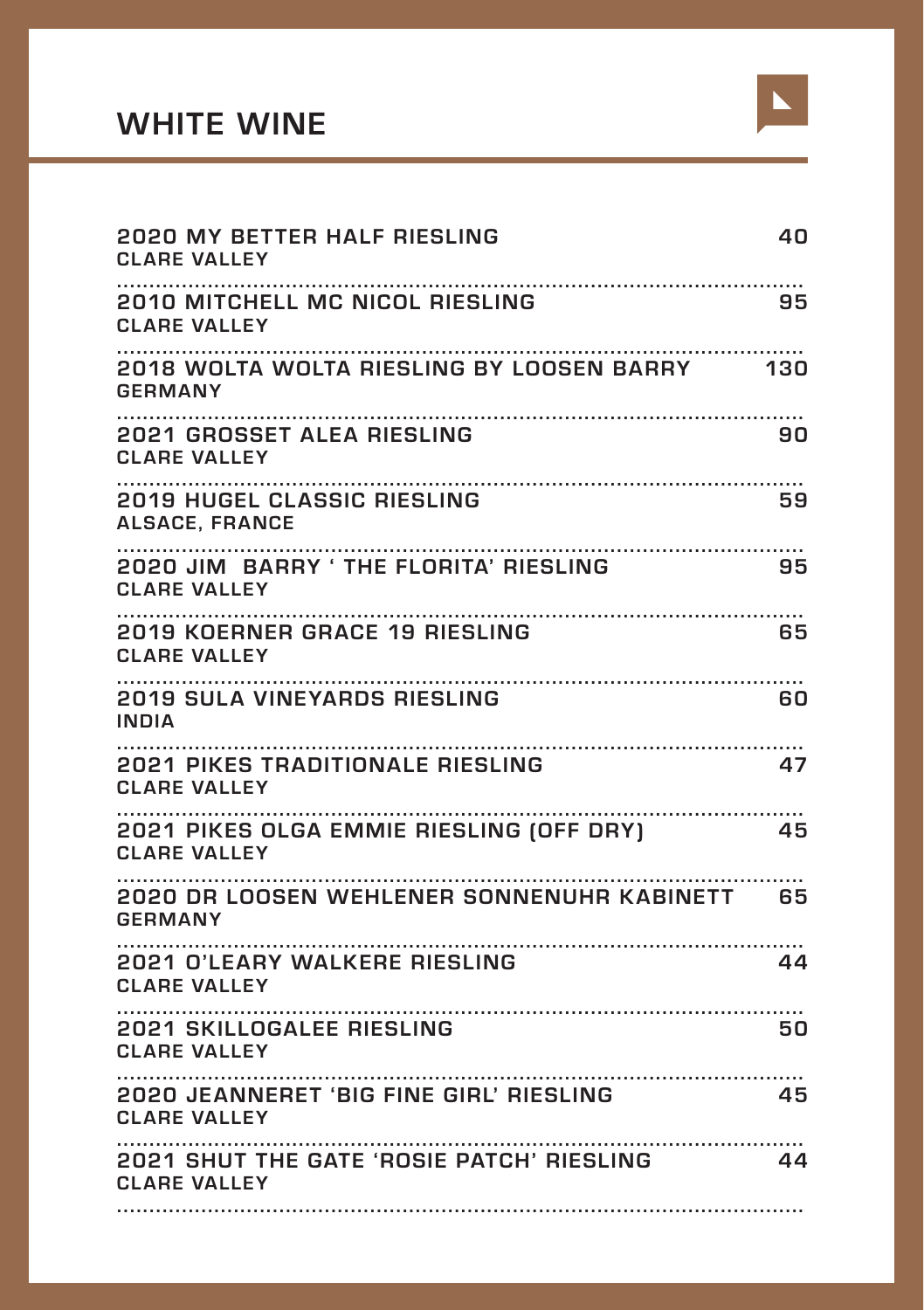## **WHITE WINE**



| 2020 JIM BARRY ASSYRTIKO<br><b>CLARE VALLEY</b>                   | 55  |
|-------------------------------------------------------------------|-----|
| 2019 TOLPUDDLE VINEYARD CHARDONNAY<br><b>TASMANIA</b>             | 130 |
| 2020 HILL SMITH ESTATE CHARDONNAY<br><b>EDEN VALLEY</b>           | 55  |
| 2019 LEKO CHARDONNAY<br><b>ADELAIDE HILLS</b>                     | 65  |
| 2017 MORDRELLE CHARDONNAY 'GRAN RESERVA'<br><b>ADELAIDE HILLS</b> | 71  |
| 2019 LOUIS MICHEL CHABLIS<br><b>FRANCE</b>                        | 81  |
| 2019 WILLIAM FEVRE PETIT CHABLIS<br><b>FRANCE</b>                 | 65  |
| 2020 MORDRELLE GRUNER VELTLINER<br><b>ADELAIDE HILLS</b>          | 55  |
| 2018 TEN MILES EAST ARNEIS<br><b>ADELAIDE HILLS</b>               | 48  |
| <b>2021 MATRIARCH &amp; ROGUE FIANO</b><br><b>MCLAREN VALE</b>    | 46  |
| 2021 GROSSET APIANA<br><b>CLARE VALLEY</b>                        | 55  |
| 2019 CLAYMORE PURPLE RAIN SAUV BLANC<br><b>CLARE VALLEY</b>       | 48  |
| 2020 MORDRELLE SAUV BLANC<br><b>ADELAIDE HILLS</b>                | 48  |
| 2019 PENCARROW SAUV BLANC<br><b>NEW ZEALAND</b>                   | 46  |
|                                                                   |     |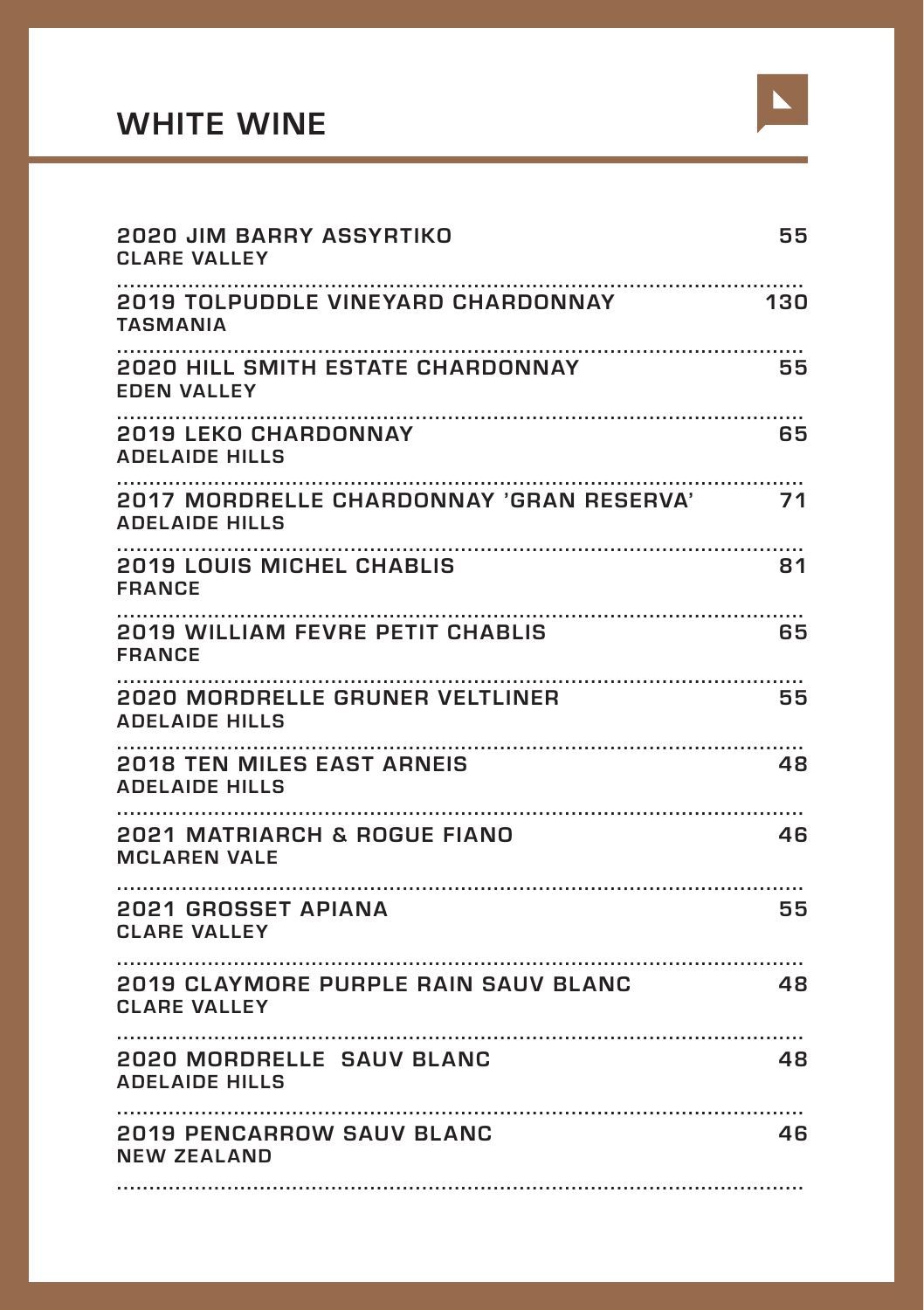## **WHITE WINE**



| <b>2017 FOREST HILL GEWURZSTRAMINER</b><br><b>WESTERN AUSTRALIA</b> | 48 |
|---------------------------------------------------------------------|----|
| 2009 VINOPTIMA BOND ROAD GEWURZSTRAMINER 68<br><b>NEW ZEALAND</b>   |    |
| <b>2018 KILIKANOON SEMILLON</b><br><b>CLARE VALLEY</b>              | 46 |
| 2018 HUNKY DORY WINES PINOT GRIS<br><b>CLARE VALLEY</b>             | 44 |
| 2021 KOERNOR PINOT GRIS<br><b>ADELAIDE HILLS</b>                    | 52 |
| 2020 TWR PINOT GRIS SV 5182<br><b>NEW ZEALAND</b>                   | 50 |
| <b>2019 PAUL BLANCK PINOT BLANC</b><br><b>FRANCE</b>                | 52 |
| 2021 KOERNER PIGATO VERMENTINO<br><b>CLARE VALLEY</b>               | 48 |
|                                                                     |    |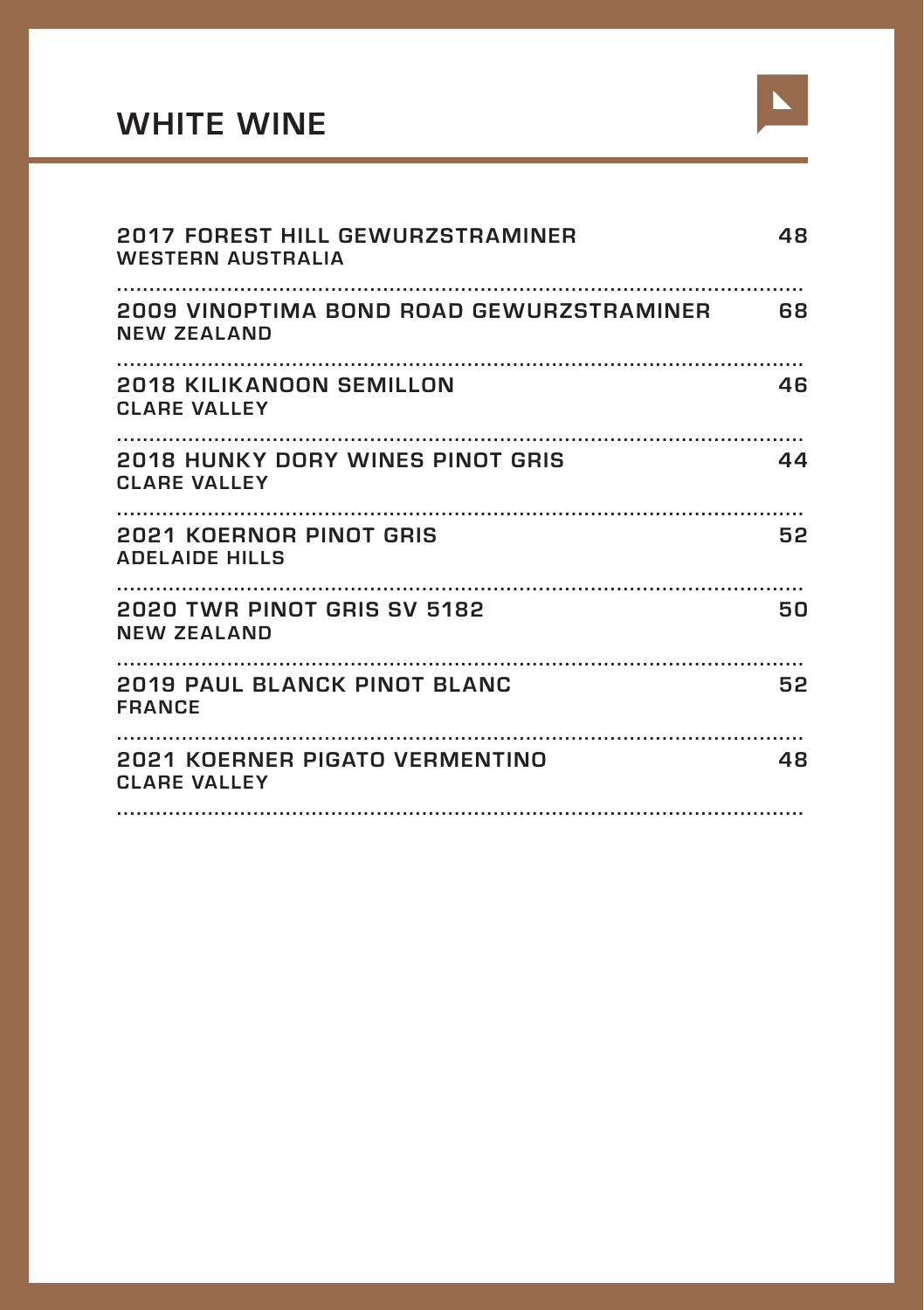# **RED WINE**



| 2019 MOUNT HORROCKS NERO D'AVOLA (ORGANIC)<br><b>CLARE VALLEY</b>                     | 68 |
|---------------------------------------------------------------------------------------|----|
| 2016 CONDE VALDEMAR CRIANZA TEMPRANILLO<br>RIOJA, SPAIN                               | 46 |
| 2018 MATRIARCH & ROGUE TEMPRANILLO<br><b>MCLAREN VALE</b>                             | 46 |
| 2020 GEORGES DUBOEUF BEAUJOLAIS VILLAGES NOUVEAU       55<br><b>FRANCE</b>            |    |
| .<br>2020 PIRON BEAUJOLAIS VILLAGES<br><b>FRANCE</b>                                  | 48 |
| .<br>2019 DALRYMPLE PIPER RIVER PINOT NOIR<br>TASMANIA                                | 65 |
| 2021 BROTHERS KOERNER PINOT NOIR<br><b>ADELAIDE HILLS</b>                             | 52 |
| 2020 HAHA MARLBOROUGH PINOT NOIR<br><b>NEW ZEALAND</b>                                | 48 |
| 2020 GIANT STEPS PINOT NOIR<br>YARRA VALLEY                                           | 56 |
| 2020 KOOYONG ESTATE PINOT NOIR<br><b>NEW ZEALAND</b>                                  | 81 |
| 2020 PIRON BEAUJOLAIS VILLAGES<br><b>FRANCE</b>                                       | 48 |
| 2016 TIM ADAMS 'THE FERGUS'<br>(GRENACHE, TEMPRANILLO, MALBEC)<br><b>CLARE VALLEY</b> | 46 |
| 2019 SEVEN HILL INIGO ESTATE GROWN MERLOT<br><b>CLARE VALLEY</b>                      | 46 |
| 2020 LA PETITE VANGUARD GRENACHE. MOURVEDRE<br><b>MCLAREN VALE</b>                    | 52 |
| 2019 PIERRE AMADIEU COTE DU RHONE ROUGE<br><b>FRANCE</b>                              | 48 |
| 2019 S.C PANELL. GRENACHE<br><b>MCLAREN VALE</b>                                      | 75 |
|                                                                                       |    |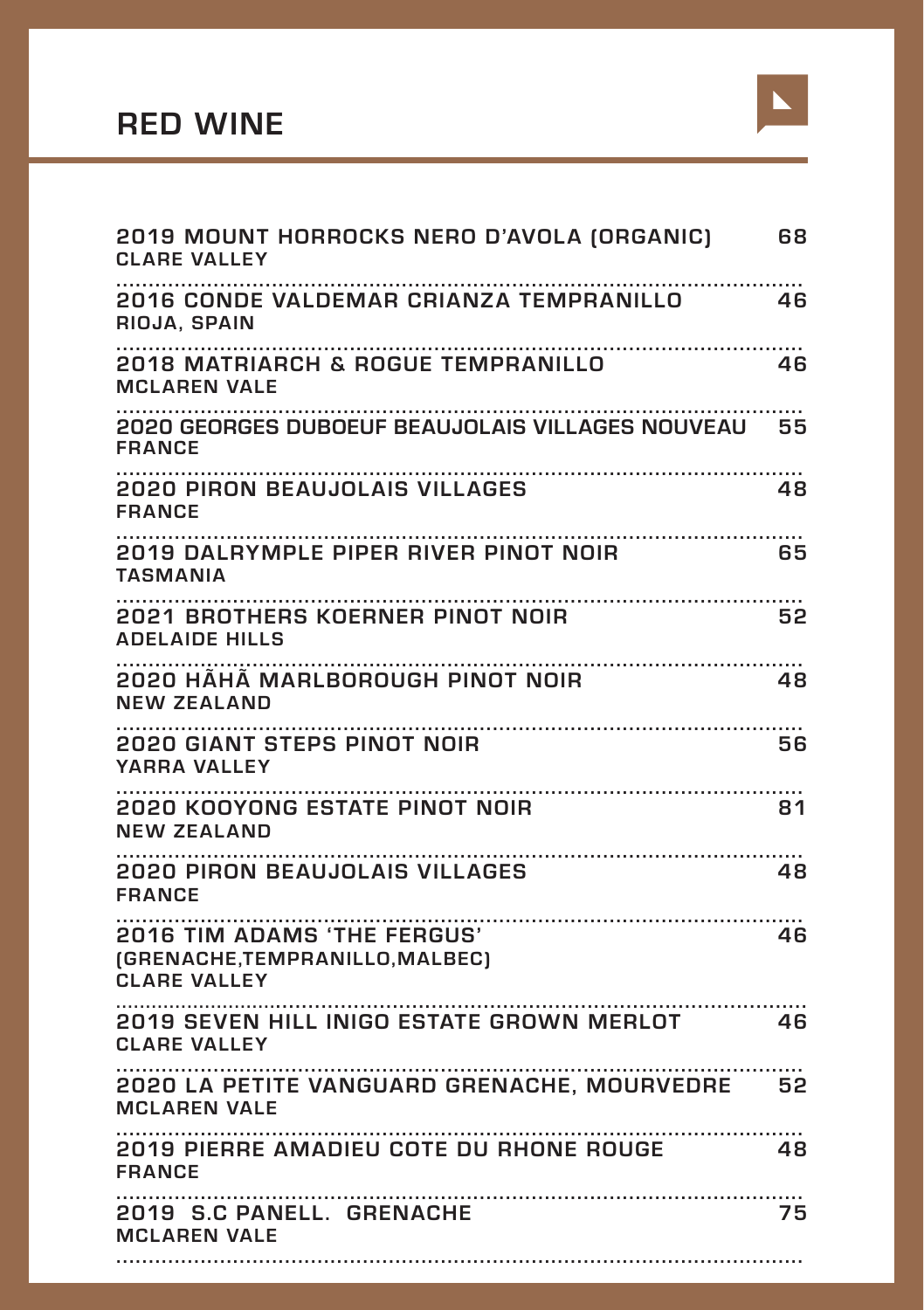## **RED WINE**



| 2016 S.C PANELL. NEBBIOLO<br><b>MCLAREN VALE</b>                  | 75   |
|-------------------------------------------------------------------|------|
| 2015 PAOLO SCAVINO BAROLO<br><b>ITALY</b>                         | 148  |
| 2020 ELDREDGE DEANO SANGIOVESE<br><b>CLARE VALLEY</b>             | 46   |
| 2019 LANGMEIL MONTEPULCIANO - PRIMITIVO<br><b>BAROSSA VALLEY</b>  | -48  |
| 2019 TAYLOR MADE MALBEC<br><b>CLARE VALLEY</b>                    | 46   |
| <br><b>2019 ALAMOS MALBEC</b><br><b>MENDOZA, ARGENTINA</b>        | 46   |
| 2019 MY BETTER HALF CABERNET MALBEC<br><b>CLARE VALLEY</b>        | 44   |
| 2017 TIM ADAMS CABERNET MALBEC<br><b>CLARE VALLEY</b>             | 48   |
| 2019 KOERNOR COT MALBEC<br><b>CLARE VALLEY</b>                    | 84   |
| 2018 MY BETTER HALF CABERNET SAUVIGNON<br><b>CLARE VALLEY</b>     | -44  |
| 2019 HEIRLOOM CABERNET SAUVIGNON<br><b>COONAWARRA</b>             | 50   |
| 2018 MAD BASTARD CABERNET SAUVIGNON<br><b>CLARE VALLEY</b>        | - 55 |
| <br>2014 THE BENBOURNIE CABERNET SAUVIGNON<br><b>CLARE VALLEY</b> | 135  |
| 2018 KOERNOR VIVIAN CAB SANGIOVESE<br><b>CLARE VALLEY</b>         | 90   |
| 2017 MY BETTER HALF SHIRAZ<br><b>CLARE VALLEY</b>                 | 46   |
| 2016 REILLYS DRY LAND SHIRAZ<br><b>CLARE VALLEY</b>               | 49   |
|                                                                   |      |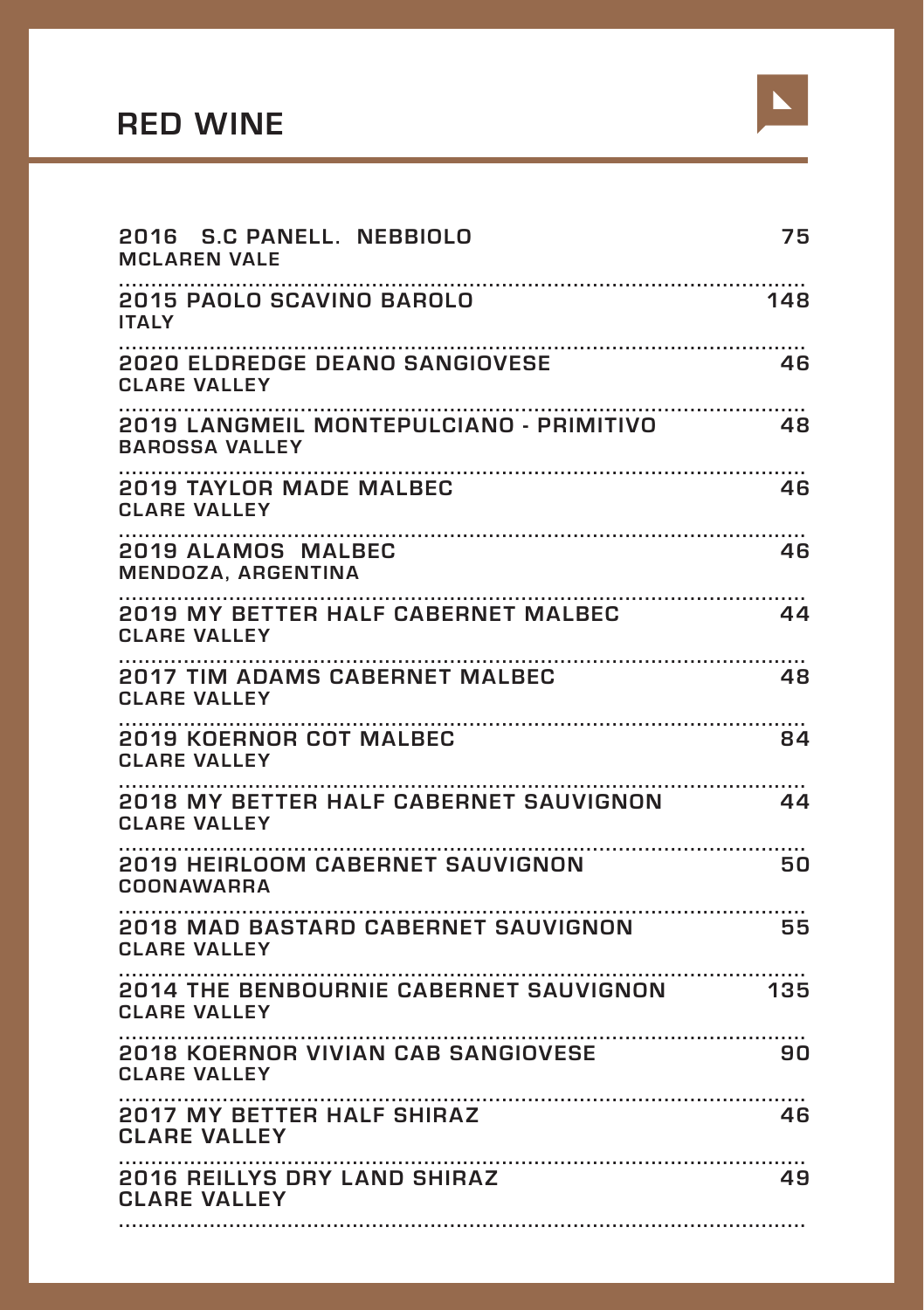## **RED WINE**



| <b>2019 JEANNERET RANK &amp; FILE SHIRAZ</b><br><b>CLARE VALLEY</b>                                | 50  |
|----------------------------------------------------------------------------------------------------|-----|
| <b>2018 PAULETTS PHR SHIRAZ</b><br><b>CLARE VALLEY</b>                                             | 45  |
| <b>2018 MOUNT HORROCKS SHIRAZ</b><br>(CERTIFIED ORGANIC & BIO DYNAMIC WINE)<br><b>CLARE VALLEY</b> | 85  |
| 2017 MITCHELL PEPPERTREE SHIRAZ<br><b>CLARE VALLEY</b>                                             | 75  |
| 2017 JIM BARRY THE MCRAE WOOD SHIRAZ<br><b>CLARE VALLEY</b>                                        | 90  |
| <b>2008 MITCHELL MC NICOL SHIRAZ</b><br><b>CLARE VALLEY</b>                                        | 98  |
| 2018 MY BETTER HALF COOK SHIRAZ<br><b>CLARE VALLEY</b>                                             | 52  |
| <b>2018 WHISTLER SHIRAZ</b><br><b>BAROSSA VALLEY</b>                                               | 70  |
| 2015 TIM ADAMS ABERFELDY SHIRAZ<br><b>CLARE VALLEY</b>                                             | 120 |
| <b>2016 JEANNERET 'DENIS' SHIRAZ</b><br><b>CLARE VALLEY</b>                                        | 120 |
| 2018 KELLER MEISTER " WILD WITCH" SHIRAZ<br><b>BAROSSA VALLEY</b>                                  | 140 |
| <b>FORTIFIED WINES</b>                                                                             |     |

| <b>SEVEN HILL CLASSIC TOPAQUE (90ML)</b>   | 12. |
|--------------------------------------------|-----|
| SEPPELTSFIELD PARA OLD TAWNY (90ML)        | 12  |
| <b>SKILLOGALEE HARVEST GOLD (90ML)</b>     | 12  |
| 2016 KILKANOON DIVINITY (90ML)             | 12  |
| 2013 WENDOUREE MUSCAT OF ALEXANDRIA (60ML) | 12  |
|                                            |     |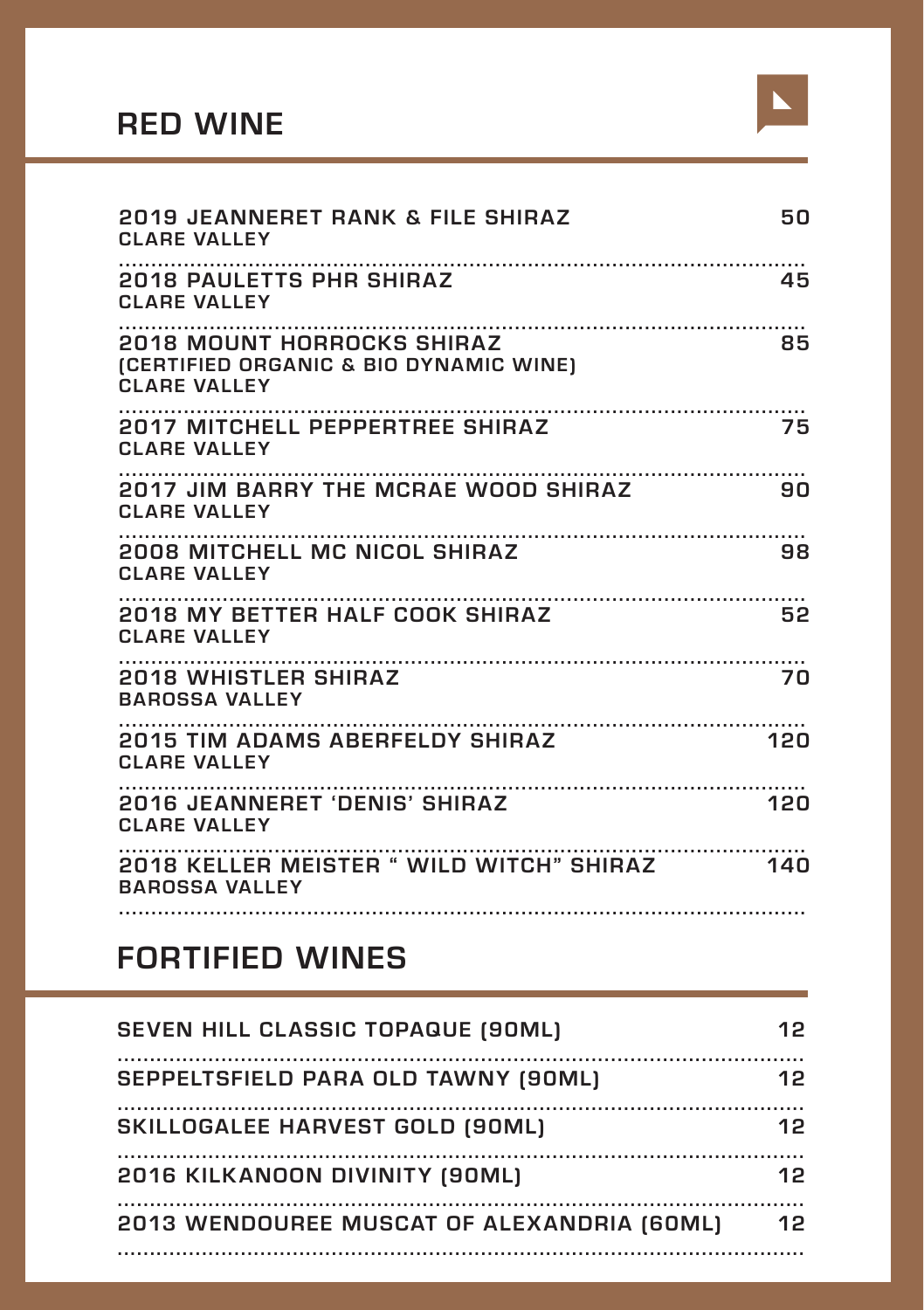## **SPARKLING WINE**



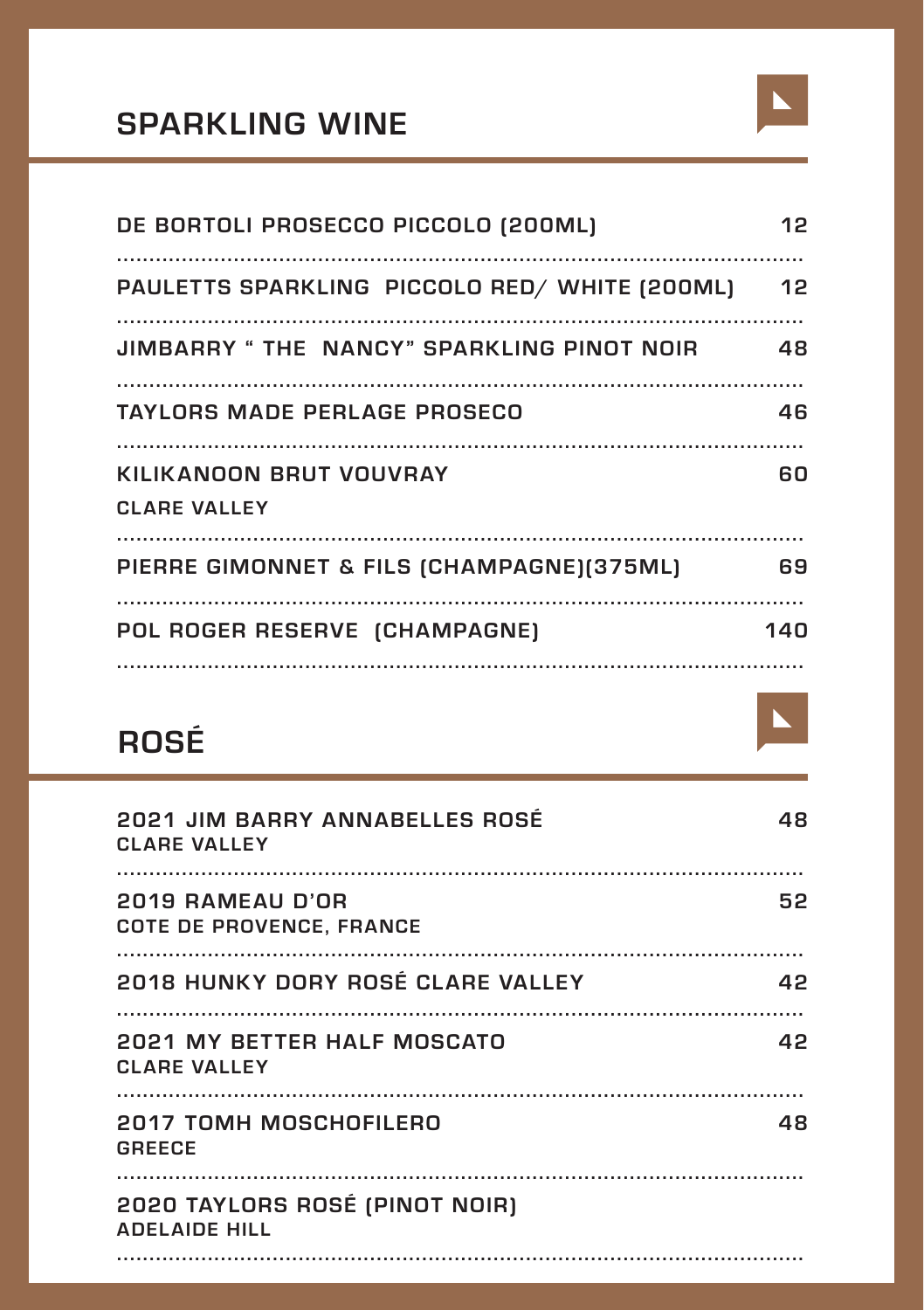# **WINES BY GLASS**



| 2019 HUGEL CLASSIC RIESLING (120ML)                               | 16 |
|-------------------------------------------------------------------|----|
| 2020 JIM BARRY ' THE FLORITA' RIESLING (120ML)                    | 16 |
| 2020 MY BETTER HALF RIESLING                                      | 10 |
| 2019 WILLIAM FEVRE PETIT CHABLIS (120ML)                          | 16 |
| 2019 TOLPUDDLE CHARDONNAY (120ML)                                 | 25 |
| 2019 HILL SMITH ESTATE CHARDONNAY                                 | 12 |
| 2020 CLAYMORE PURPLE RAIN SAUV BLANC                              | 12 |
| 2017 FOREST HILL GEWURZSTRAMINER                                  | 10 |
| 2020 CLAYMORE PURPLE RAIN SAUV BLANC                              | 12 |
| 2018 HUNKY DORY PINOT GRIS                                        | 11 |
| 2018 HUNKY DORY ROSÉ                                              | 10 |
| 2021 MY BETTER HALF MOSCATO                                       | 10 |
| JIM BARRY " THE NANCY" SPARKLING PINOT NOIR                       | 11 |
| 2020 HÃHÃ MARLBOROUGH PINOT NOIR                                  | 12 |
| 2020 ELDREDGE DEANO SANGIOVESE                                    | 11 |
| 2019 HEIRLOOM CABERNET SAUVIGNON                                  | 12 |
| 2016 JIM BARRY THE MCRAEWOOD SHIRAZ (120ML) $\sum_{\text{cross}}$ |    |
| 2018 KELLER MEISTER "WILD WITCH" SHIRAZ (120ML)                   |    |
| 2017 MY BETTER HALF SHIRAZ                                        | 11 |
|                                                                   |    |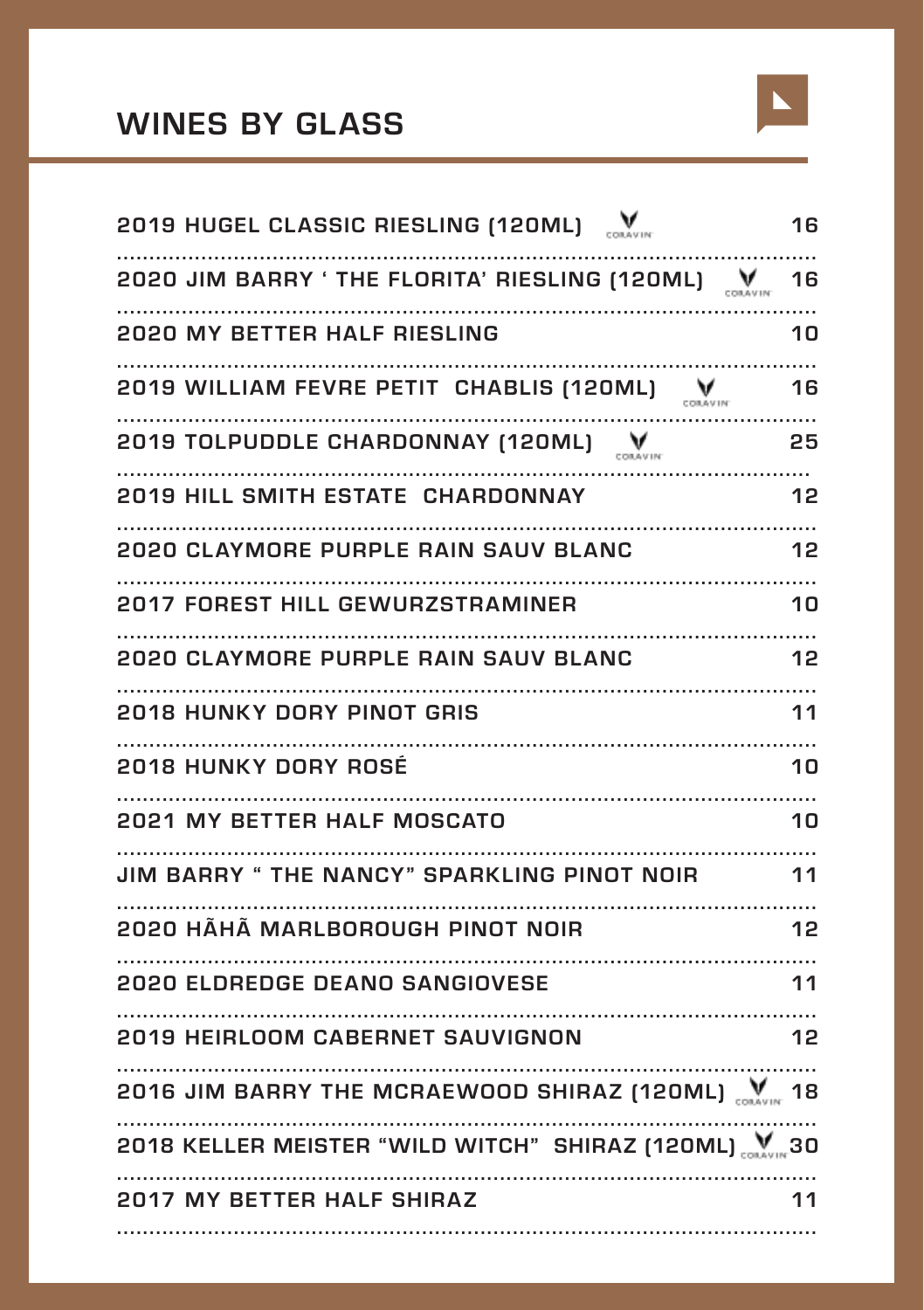## **BEER & CIDER**



| <b>KINGFISHER ON TAP</b><br>(GLASS)<br>[JUG]                 | 9.5<br>27 |
|--------------------------------------------------------------|-----------|
| .<br><br>INDII SESSION ALE<br>(GLASS)<br>[JUG]               | 9.5<br>27 |
| <b>GREAT NORTHERN</b>                                        | 9         |
| CORONA                                                       | 10        |
| <b>COOPERS PALE ALE</b>                                      | 9         |
| <b>HAHN SUPER DRY</b>                                        | 9         |
| JAMES BOAGS PREMIUM                                          | 9         |
| PIKES CLARE VALLEY PILSNER                                   | .<br>10   |
| <b>EAST END DRAUGHT</b><br>LITTLE BANG BREWING CO            | 9         |
| <b>ICON HOPPY STEAM ALE</b><br><b>LITTLE BANG BREWING CO</b> | 9         |
| <b>LITTLE BANGER SESSION ALE</b><br>LITTLE BANG BREWING CO   | 9         |
| <b>MATSO'S MANGO BEER</b>                                    | 10        |
| <b>MATSO'S GINGER BEER</b>                                   | 10        |
| SOMERSBY APPLE CIDER                                         | 10        |
| THE HILLS PEAR CIDER                                         | 10        |
| REKORDERLIG MANGO & RASPBERRY CIDER                          | 10        |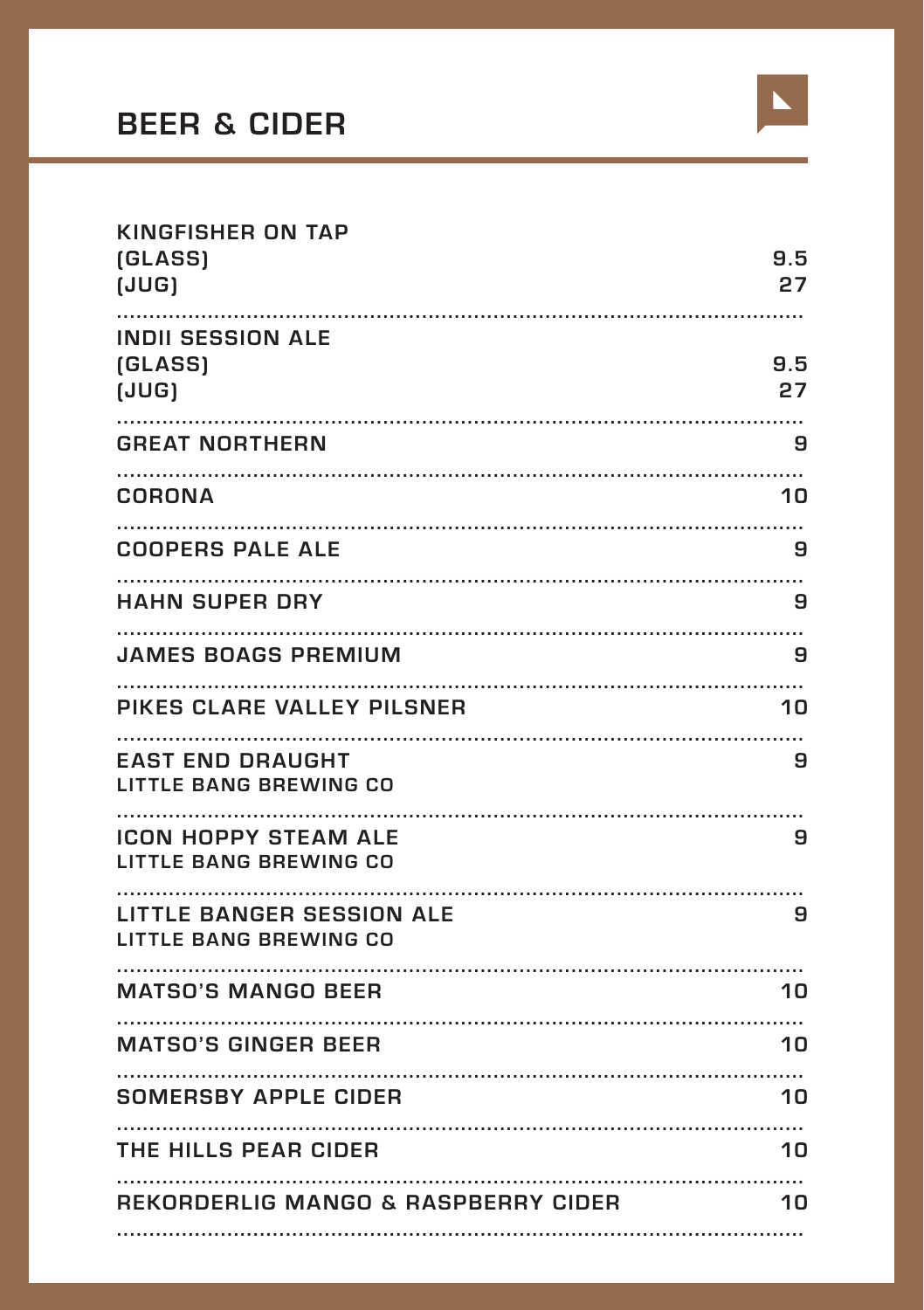## **WHISKEYS**



| AMRUT FUSION INDIAN SINGLE MALT WHISKEY                                                       | 10  |
|-----------------------------------------------------------------------------------------------|-----|
| RAMPUR INDIAN WHISKEY                                                                         | 16  |
| THE YAMAZAKI SINGLE MALT JAPANESE WHISKEY<br><b>12 YEARS</b>                                  | 32  |
| THE HAKUSHU SINGLE MALT JAPANESE WHISKEY<br><b>12 YEARS</b>                                   | 35  |
| HIBIKI JAPANESE HARMONY BLENDED WHISKEY                                                       | 23  |
| NIKKA COFFEY GRAIN JAPANESE WHISKEY                                                           | 15  |
| NIKKA SUPER RARE OLD WHISKEY                                                                  | 14  |
| CHITA JAPANESE WHISKEY                                                                        | 15  |
| 5NINES DISTILLING SINGLE MALT WHISKEY<br><b>ADELAIDE HILLS</b>                                | 24  |
| <b>5NINES DISTILLING SINGLE MALT WHISKEY</b><br><b>CASK STRENGTH</b><br><b>ADELAIDE HILLS</b> | -28 |
| AULTMORE SINGLE MALT 12-YEAR- OLD<br><b>SPEYSIDE, SCOTLAND</b>                                | 14  |
| LONGMORN SINGLE MALT SCOTCH 16 YEARS<br>SPEYSIDE, SCOTLAND (DISTILLERS CHOICE)                | 15  |
| LAGAVULIN SINGLE MALT 16 -YEAR- OLD<br><b>ISLAY, SCOTLAND</b>                                 | 16  |
| THE BALVENIE CARIBBEAN CASK SINGLE MALT<br>14 -YEAR- OLD<br><b>SCOTLAND</b>                   | 15  |
|                                                                                               |     |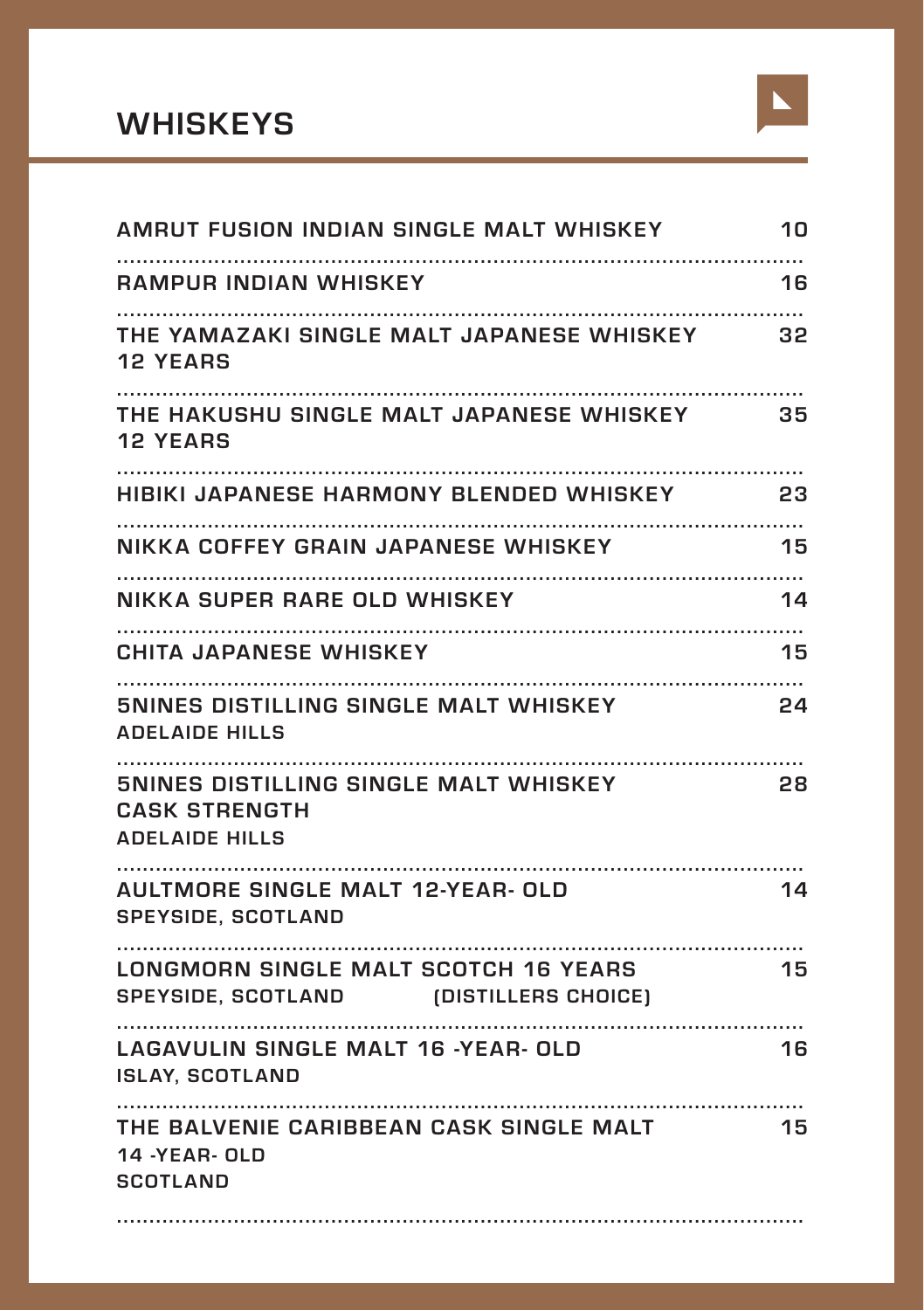## **WHISKEYS**



| THE MACALLAN SINGLE MALT SHERRY CASK<br>12-YEAR- OLD<br><b>HIGHL AND, SCOTLAND</b>           | 17 |
|----------------------------------------------------------------------------------------------|----|
| THE MACALLAN SINGLE MALT<br>12-YEAR- OLD<br>HIGHLAND, SCOTLAND                               | 15 |
| <b>GLENMORANGIE ORIGINAL SINGLE MALT</b><br><b>10 YEAR OLD</b><br><b>HIGHL AND, SCOTLAND</b> | 12 |
| LAPHROAIG SINGLE MALT<br><b>10 YEAR OLD</b><br><b>ISLAY, SCOTLAND</b>                        | 12 |
| <b>GLENMORANGIE SINGLE MALT</b><br>18 YEAR OLD (EXTREMELY RARE) HIGHLAND SCOTLAND            | 18 |
| JOHNNIE WALKER BLUE LABEL BLENDED SCOTCH 25                                                  |    |
| JOHNNIE WALKER BLACK LABEL SCOTCH                                                            | 10 |
| <b>JACK DANIEL'S TENNESSEE WHISKEY</b>                                                       | 10 |
| JIM BEAM WHITE LABEL BOURBON                                                                 | 10 |
| <b>JOHNNY DRUM</b><br><b>BARDSTOWN, KENTUCKY</b>                                             | 14 |
|                                                                                              |    |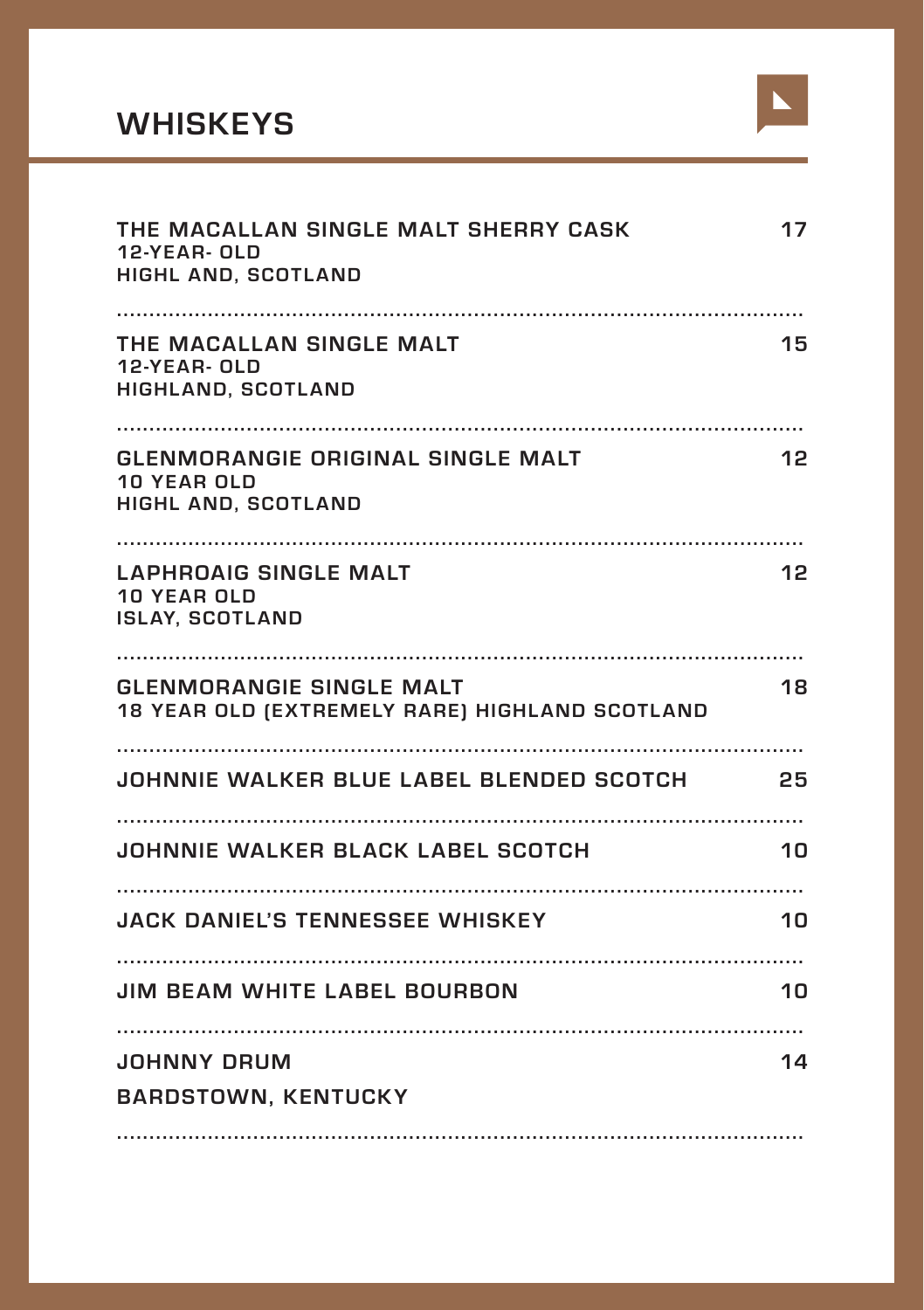## **GINS & TONIC**



| <b>GIN FLIGHTS</b><br>CHOOSE YOUR OWN GIN ADVENTURE WITH A TASTING PADDLE<br>OF 3 SOUTH AUSTRALIAN GINS. | 32 |
|----------------------------------------------------------------------------------------------------------|----|
| <b>BOMBAY SAPPHIRE</b>                                                                                   | 10 |
| HUSK DISTILLERS INK GIN (TUMBULGUM AUSTRALIA) 12                                                         |    |
| BAROSSA SHIRAZ GIN (SEPPELTSFIELD RD DISTILLERS) 15                                                      |    |
| <b>BAROSSA SHIRAZ GIN (BLACK SQUID DISTILLERS)</b>                                                       | 15 |
| SAVOURY ALL SORTS GIN (SEPPELTSFIELD DISTILLERS)                                                         | 15 |
| <b>HARTSHORN SHEEP WHEY GIN</b><br>WITH NATIVE TASMANIAN BOTANICALS                                      | 16 |
| 78 DEGREES GIN (ADELAIDE HILLS DISTILLERY)                                                               | 14 |
| AUSTRALIAN GREEN ANT GIN (ADELAIDE HILLS DISTILLERY) 16                                                  |    |
| 78 DEGREES SUNSET GIN (ADELAIDE HILLS DISTILLERY)                                                        | 14 |
| <b>HENDRICKS GIN</b>                                                                                     | 15 |
| PATOLA (SPICED GIN)                                                                                      | 12 |
| <b>KLAHN (BLUE BUJALIE)</b>                                                                              | 15 |
| <b>NEVER NEVER 'SOUTHERN STRENGTH' GIN</b>                                                               | 16 |
| NEVER NEVER 'STOCKHOLM SYNDROME' AQUAVIT                                                                 | 15 |
| APPLEWOOD (AUSTRALIAN GIN)                                                                               | 13 |
|                                                                                                          |    |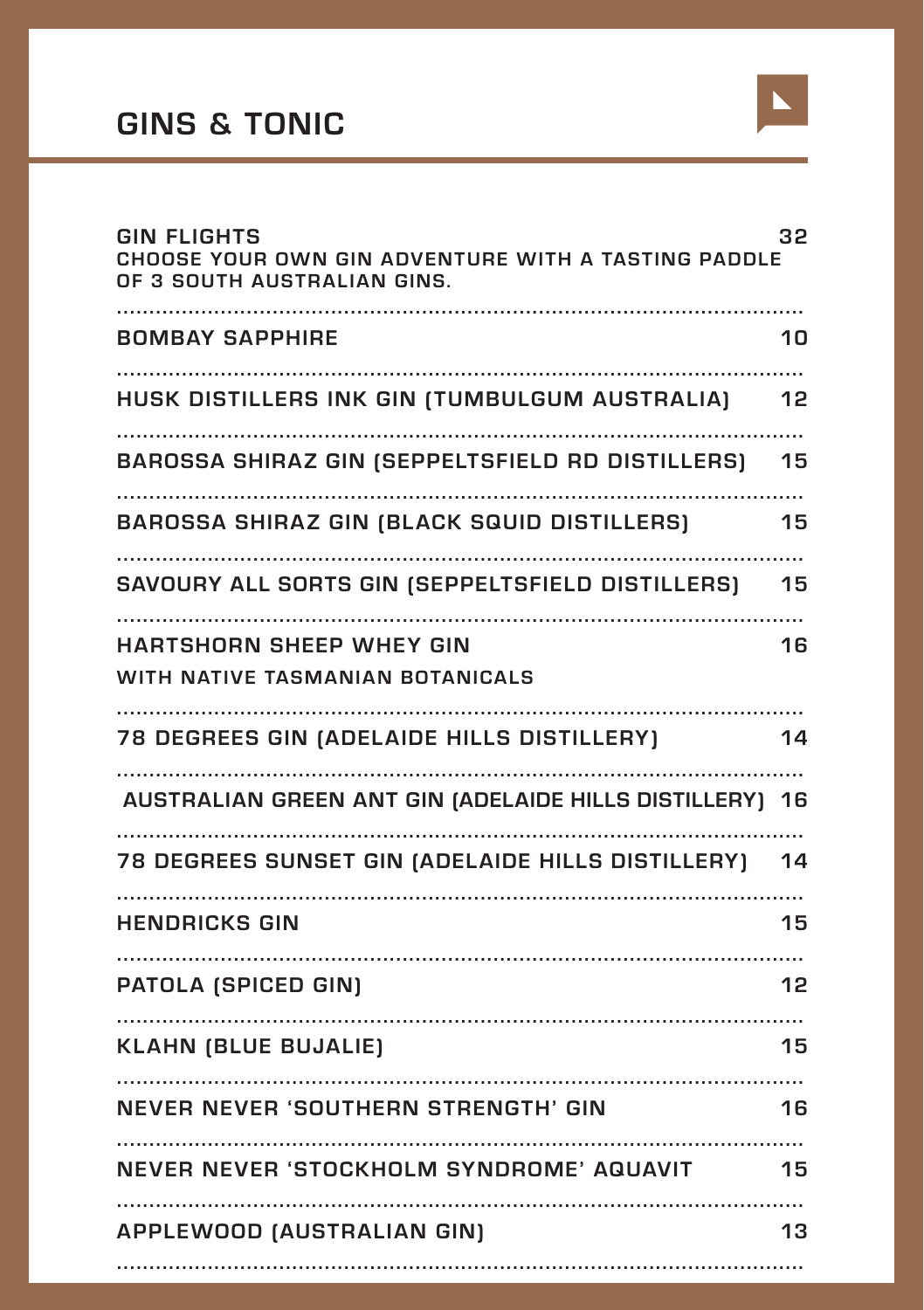## **OTHER SPIRITS**

| 11 |
|----|
| 14 |
| 10 |
| 11 |
| 10 |
| 10 |
| 10 |
| 11 |
| 10 |
| 10 |
| 10 |
| 10 |
| 10 |
| 10 |
|    |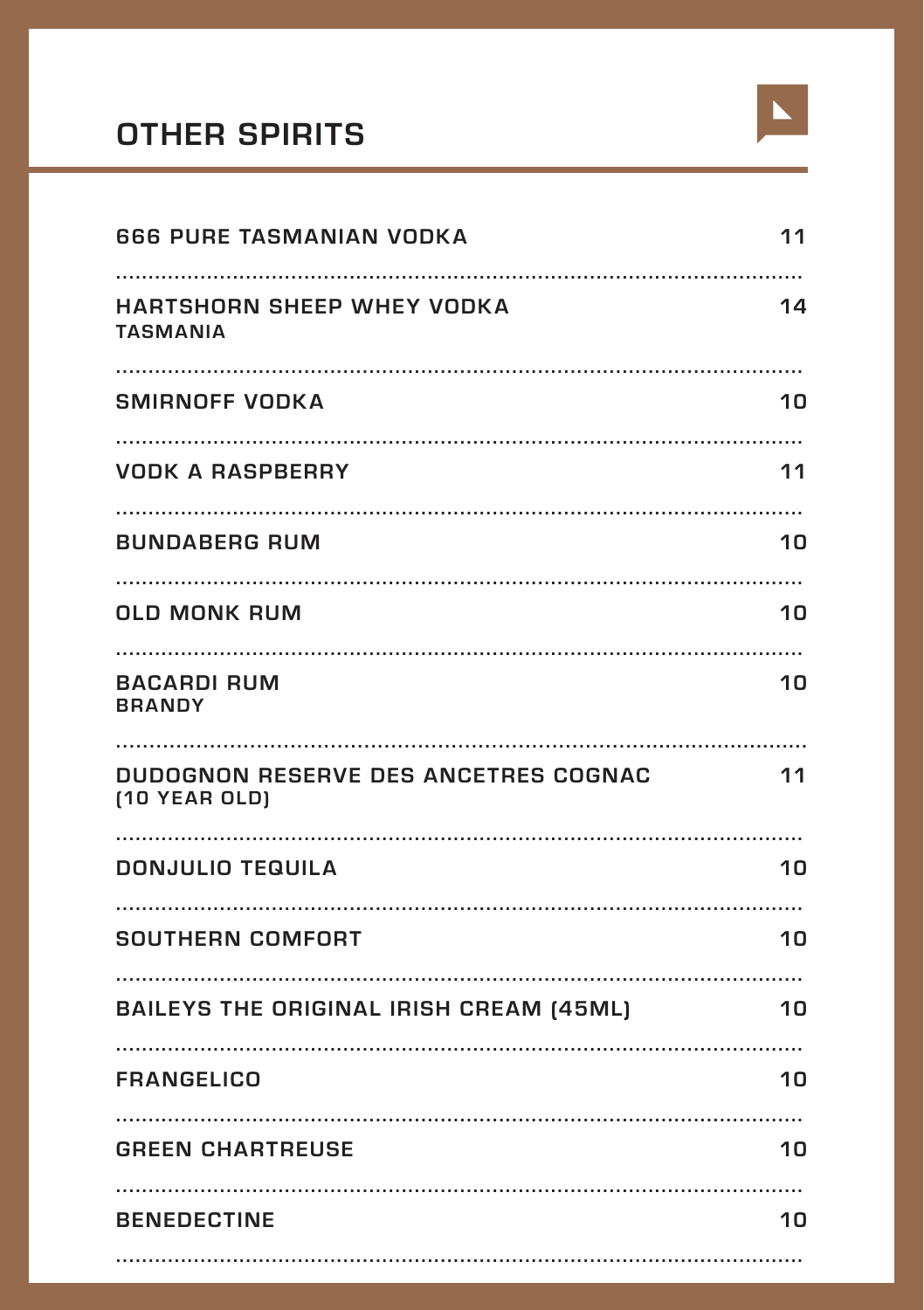## **COCKTAILS**



| <b>SPICED GIN &amp; TONIC</b><br>ORIENTAL SPICED GIN LIGHTLY MUDDLED WITH GINGER. FRESH<br><b>MINT AND LIME</b> | 18 |
|-----------------------------------------------------------------------------------------------------------------|----|
| CUCUMBER AND ROSE GIN SPIRITZ<br>SPICED GIN, SIMPLE SYRUP, LEMON JUICE, ROSE SYRUP AND<br><b>CUCUMBER</b>       | 17 |
| ADELAIDE HILLS NEGRONI<br>GIN, AHD ROSSO VERMOUTH AND COMPARI                                                   | 17 |
| <b>CHARMING BOURBON</b><br>WHISKEY, LIMONCELLO, LIME JUICE, MINT                                                | 17 |
| <b>WHISKEY SOUR</b><br>WHISKEY, LEMON JUICE, SIMPLE SYRUP, EGG WHITE                                            | 17 |
| <b>KAMASUTRA</b><br>BAILEYS, CHAMBORD, GREEN CHARTREUSE & CARDAMOM,<br><b>CLOVES</b>                            | 18 |
| <b>ESPRESSO MARTINI</b><br>KAHLUA, TASMANIAN VODKA AND ESPRESSO                                                 | 17 |
| <b>MANGO BOAKA</b><br><b>MANGO LASSI, VODKA AND SIMPLE SYRUP</b>                                                | 17 |
| LYCHEE AND PEACH MARTINI<br>LYCHEE SYRUP, PEACH SCHNAPPS, VODKA                                                 | 17 |
| <b>NAUGHTY BLUES ESCAPE</b><br>MOJITO REDEFINED WITH POMEGRANATE AND ORANGE                                     | 17 |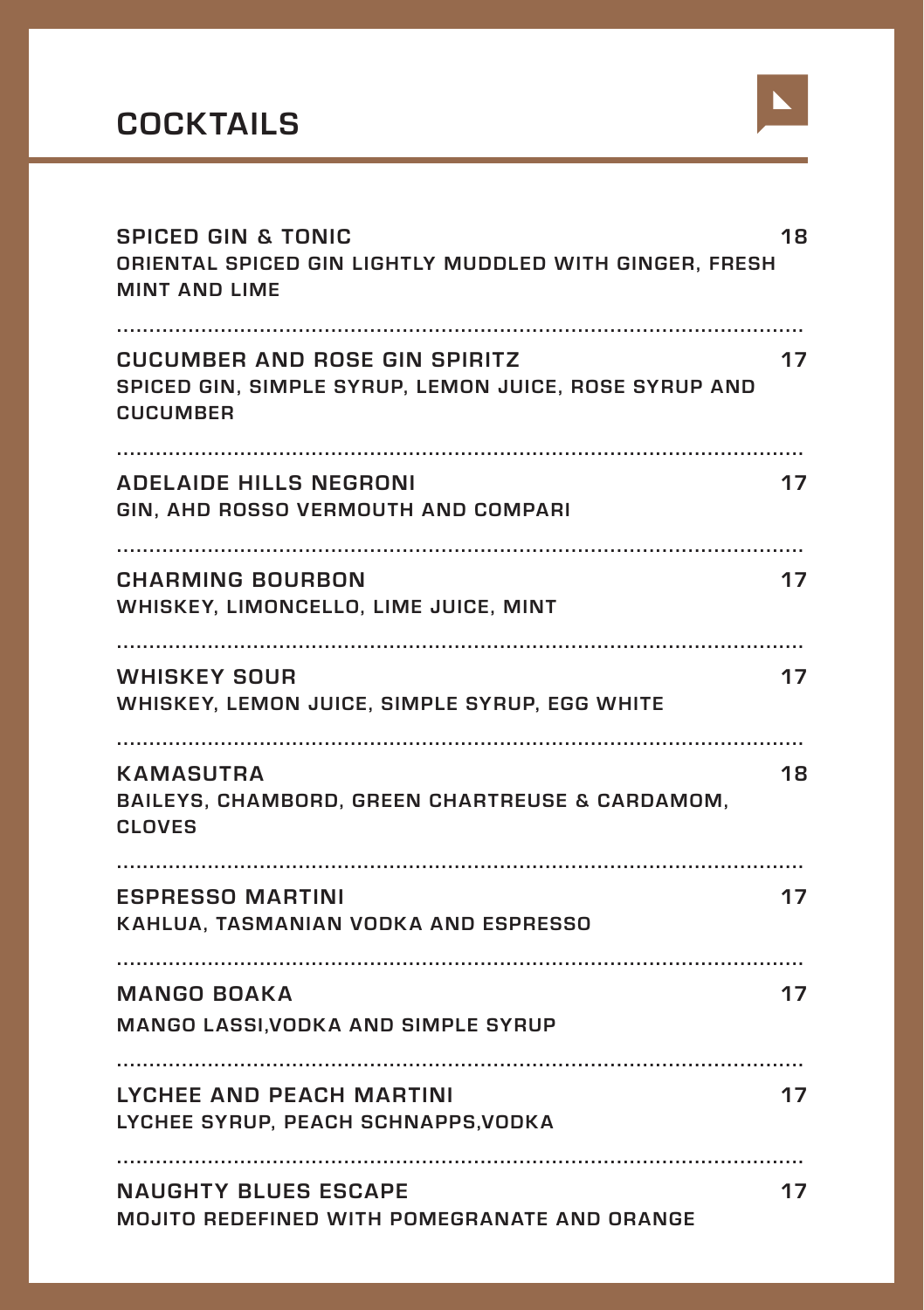## **MOCKTAILS**



| <b>CRUSTA</b>                                           | 14 |
|---------------------------------------------------------|----|
| ORANGE JUICE, CHERRY SYRUP, ANGOSTURA BITTER, SUGAR RIM |    |
| <b>AND CHERRY</b>                                       |    |
|                                                         |    |
| 14<br><b>VIRGIN MOJITO</b>                              |    |
| FRESH MINT LEAVES, FRESH LIME JUICE, SIMPLE SYRUP AND A |    |
| <b>DASH OF SODA WATER</b>                               |    |
|                                                         |    |
| <b>PINK LEMONADE</b>                                    | 14 |
| ROSE SYRUP, LEMONADE                                    |    |
|                                                         |    |
| <b>VIRGIN COLADA</b><br>14                              |    |
| COCONUT CREAM, SIMPLE SYRUP, PINEAPPLE JUICE AND CREAM  |    |
|                                                         |    |
| <b>FRESH LIME SODA</b>                                  | 6  |
|                                                         |    |